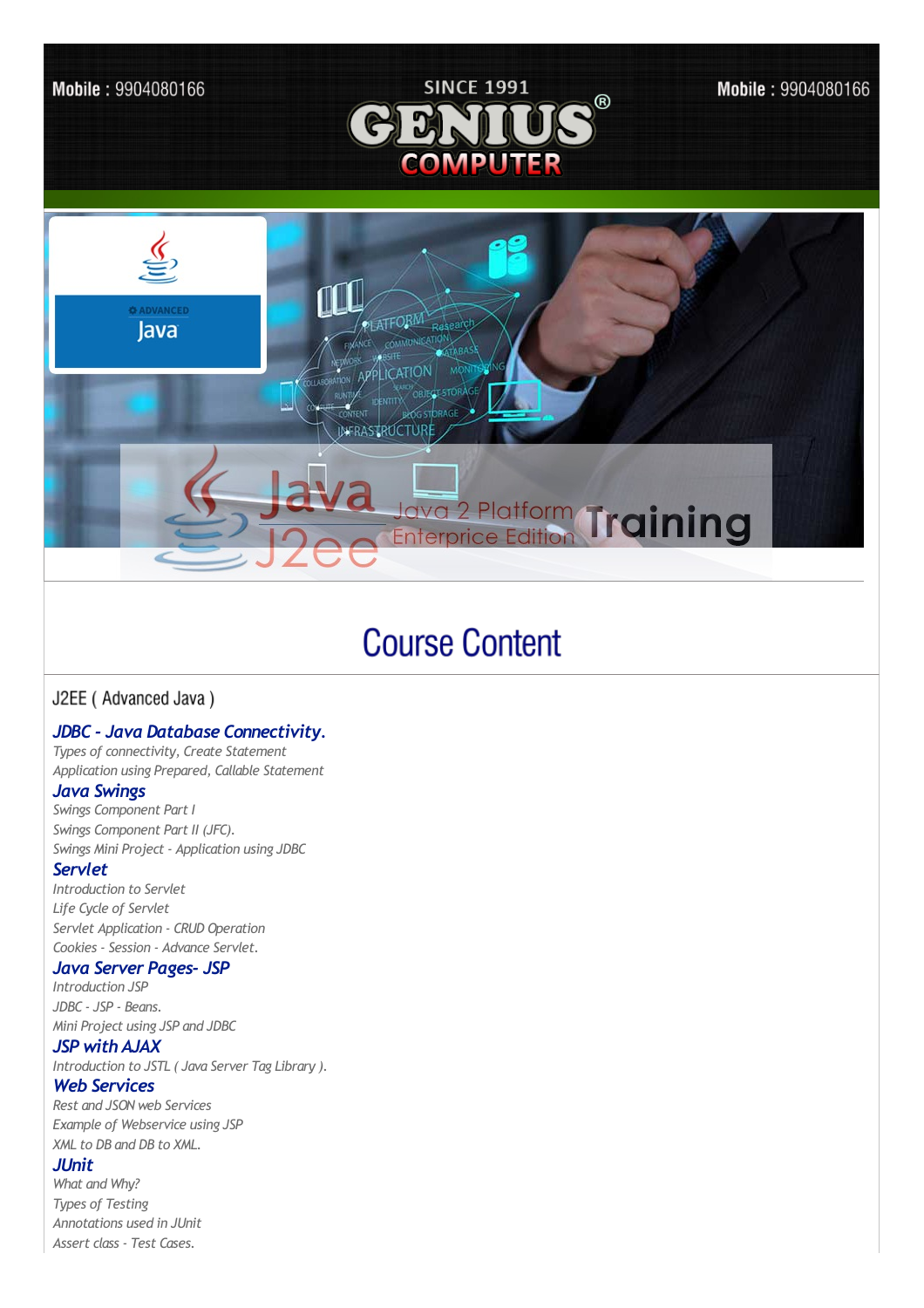#### *Maven*

*Maven - Ant Vs Maven Maven Repository Understanding pom.xml. Maven Example Maven Web App Example.*

## Frameworks

#### *JSF ( Java Server Faces). JSF + Hibernate.*

## *Struts*

*What and Why ? - Model1 vs Model2 Struts2 Features. Steps to create Struts2 application Understanding Action class, struts.xmlfile. Struts2 in Eclipse IDE. Interceptors - ValueStack - ActionContext - ActionInvocation. Custom Interceptor : Life Cycle of Interceptor. exception interceptor, fileUpload interceptor. Custom Validation : workflowinterceptor. Input Validation : validation interceptor. Ajax Validation : jsonValidation interceptor. Struts + Hibernate.*

#### *Project 1 using Struts with Hibernate Spring 3*

*What is Spring ? Modules, Applications. IOC container Spring Tool Suit (STS) (Editor) Dependency Injection. Spring AOP, Spring JDBC Spring with ORM Spring 3 MVC Hibernate (O/RMapping).*

*Spring + Hibernate. Project 2 using Spring with Hibernate*

# Duration: 6 Months

Available Batches : Regular Batch -> Monday-Saturday WeekEnd Batch -> Saturday and Sunday Fast-Track Batch ->4 to 5 hrs daily

**Eligibility: Knowledge of Core Java** 

### **Present & Future Scope**

*Got placements in Mid and Large size co.s Java 100% oops ( Object Oriented Programing ) NewFeatures MVC boost up demand of Java For long term Java is good technology Giant ERP mostly developed using Java technology High demands in India and as well as in abroad.*